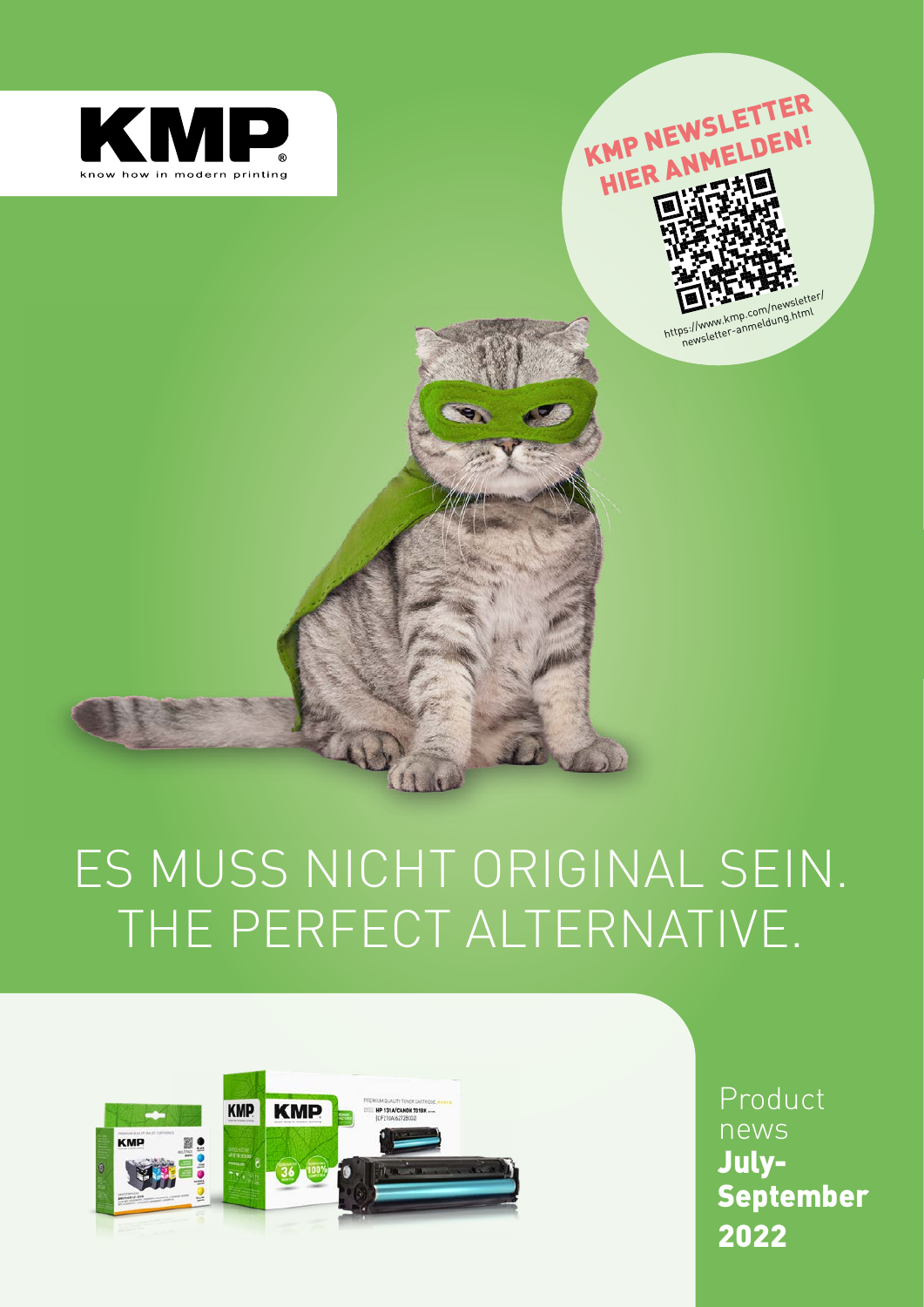| <b>ERSETZT/REPLACES</b>                                                                                                                       |             | <b>KMP</b><br><b>CODE</b>                                                          | <b>FARBE/</b><br><b>COLOR</b>                                | SEITEN/<br>PAGES*<br>(CA.)                          | <b>PASSEND FÜR/</b><br><b>SUITABLE FOR</b>                                                                                                                                                                                                                                             | ART.-NR./<br>ART. NO.                                         |
|-----------------------------------------------------------------------------------------------------------------------------------------------|-------------|------------------------------------------------------------------------------------|--------------------------------------------------------------|-----------------------------------------------------|----------------------------------------------------------------------------------------------------------------------------------------------------------------------------------------------------------------------------------------------------------------------------------------|---------------------------------------------------------------|
|                                                                                                                                               |             |                                                                                    |                                                              | <b>VERFÜGBAR, AVAILABLE</b>                         |                                                                                                                                                                                                                                                                                        |                                                               |
| <b>Canon PG51BK</b><br><b>GI51C</b><br><b>GI51M</b><br><b>GI51Y</b>                                                                           |             | C138<br>C139<br>C140<br>C141                                                       | O                                                            | 6.200<br>7.700<br>7.700<br>7.700                    | PIXMA G1520/G2520/G2560/G3520/<br>G3560                                                                                                                                                                                                                                                | 1582,0001<br>1582,0003<br>1582,0006<br>1582,0009              |
| <b>Canon PG-560XL</b><br><b>CL-561XL</b>                                                                                                      | Q           | C <sub>136</sub><br>C <sub>137</sub><br>C136V                                      | $\bullet$<br><b>OCT</b>                                      | 400<br>300<br>1x 400, 1x 300                        | Canon PIXMA TS5350/TS5351/TS5352                                                                                                                                                                                                                                                       | 1581,4001**<br>1581,4030**<br>1581,4005**                     |
| <b>HP 305 XL (3YM62AE)</b><br><b>HP 305 XL (3YM63AE)</b>                                                                                      | G.          | <b>H96BX</b><br><b>H96CX</b>                                                       | 0<br>$\bullet$                                               | 480<br>400                                          | HP Deskjet 2700 Series, Deskjet PLUS<br>4100 Series, Envy 6000, 6010, 6012,<br>6015, 6020, 6022, 6030, 6055, Envy Pro<br>6400 Series<br>O<br><b>XXL +240 Seiten/Pages</b><br>$\bullet$<br><b>XXL +200 Seiten/Pages</b>                                                                 | 1772,4001**<br>1772,4030**                                    |
| <b>HP 912XL (3YL84AE)</b><br><b>HP 912XL (3YL81AE)</b><br><b>HP 912XL (3YL82AE)</b><br><b>HP 912XL (3YL83AE)</b><br><b>HP 912XL (3YP34AE)</b> |             | <b>H188XL</b><br><b>H189XL</b><br><b>H190XL</b><br><b>H191XL</b><br><b>H188XLV</b> | $\bullet$<br>o                                               | 1.200<br>900<br>900<br>900<br>1.200, 3x 900         | HP OfficeJet 8012 All-in-One/<br>8014 All-in-One/8015 All-in-One/<br>8017 All-in-One, OfficeJet Pro 8022<br>All-in-One/Pro 8023 All-in-One/<br>Pro 8024 All-in-One Drucker/<br>Pro 8025 All-in-One<br>$\mathbf 0$<br><b>XXL +375 Seiten/Pages</b>                                      | 1765,0001<br>1765,0003<br>1765,0006<br>1765,0009<br>1765,0005 |
| <b>HP 963XL (3JA30AE)</b><br><b>HP 963XL (3JA27AE)</b><br><b>HP 963XL (3JA28AE)</b><br><b>HP 963XL (3JA29AE)</b><br><b>HP 963XL (3YP35AE)</b> | $\mathbf 0$ | <b>H193XL</b><br><b>H194XL</b><br><b>H195XL</b><br><b>H196XL</b><br><b>H193XLV</b> | $\mathbf 0$<br>$\bullet$<br>$\mathbf o$<br>$\bullet$<br>OOOP | 2.300<br>2.000<br>2.000<br>2.000<br>2.300, 3x 2.000 | HP OfficeJet Pro 9010 All-in-One/<br>Pro 9012 All-in-One/Pro 9014<br>All-in-One/Pro 9015 All-in-One/Pro<br>9016 All-in-One/Pro 9019 All-in-One/<br>Pro 9020 All-in-One/Pro 9022<br>All-in-One/Pro 9025 All-in-One<br>0<br><b>XXL +300 Seiten/Pages</b><br>OOP<br>XXL +400 Seiten/Pages | 1766,4001<br>1766,4003<br>1766,4006<br>1766,4009<br>1766,4005 |

\*\*leicht eingeschränkte Verfügbarkeit

\*nach/acc to. ISO/IEC 24711; nach/acc to. ISO/IEC 19752, 19798, \*\*leicht eingeschränkte Verfügbarkeit, \*\*\*für/for HP, \*\*\*\*für/for Canon ● black | ● cyan | ● magenta | ● yellow | ● light/photo black | ● light/photo cyan | ● light/photo magenta | ● blue | color **Q Q Q P** pigmentierte Tinte/pigmented ink | **Q** wiederaufbereitetes Produkt/remanufactured product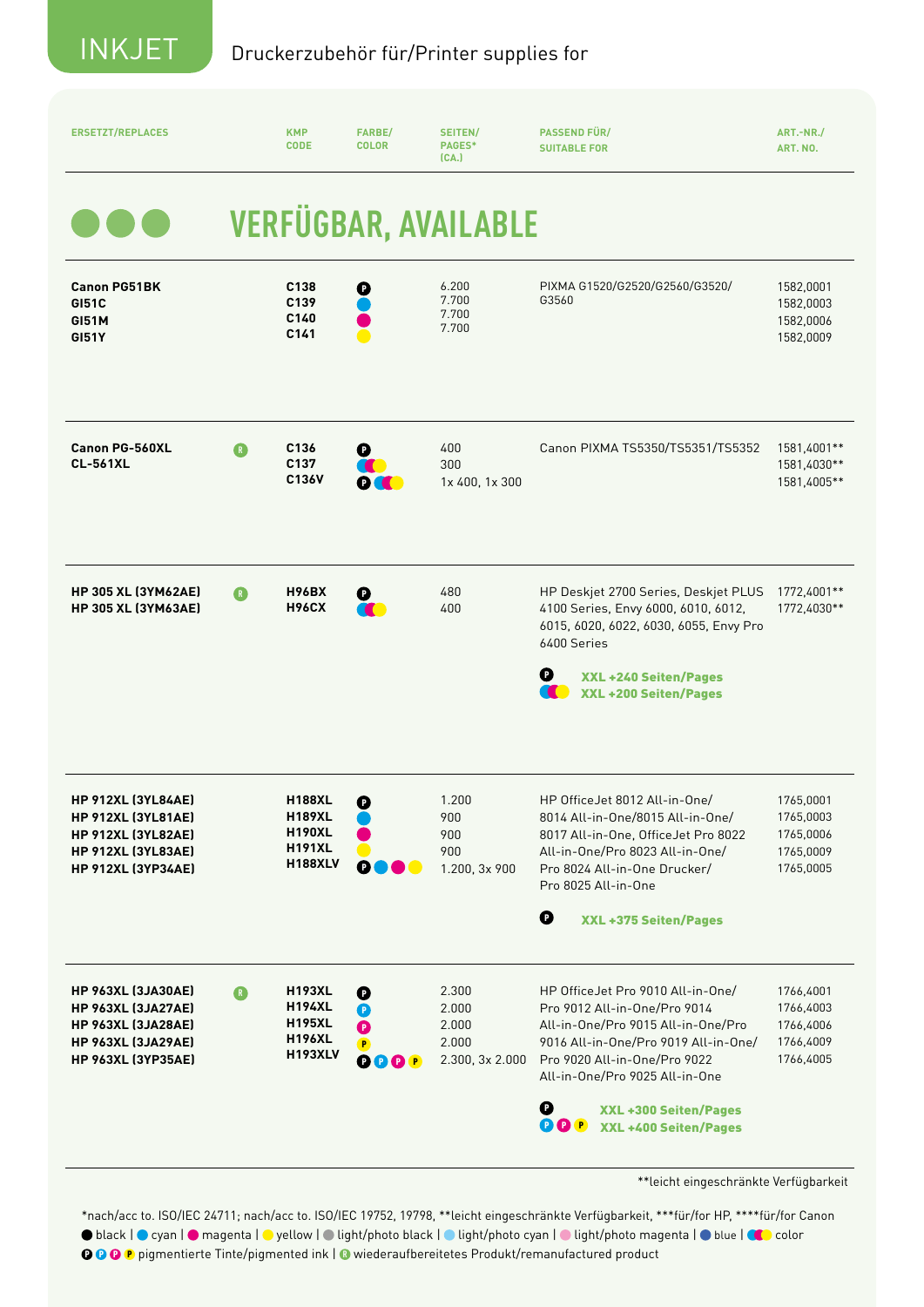| <b>ERSETZT/REPLACES</b>                                                                                                                                                                                    |           | <b>KMP</b><br><b>CODE</b>                                                          | <b>FARBE/</b><br><b>COLOR</b>                                                                         | SEITEN/<br>PAGES*<br>(CA.)    | <b>PASSEND FÜR/</b><br><b>SUITABLE FOR</b>                                                                                                  | ART.-NR./<br>ART. NO.                                                                                             |
|------------------------------------------------------------------------------------------------------------------------------------------------------------------------------------------------------------|-----------|------------------------------------------------------------------------------------|-------------------------------------------------------------------------------------------------------|-------------------------------|---------------------------------------------------------------------------------------------------------------------------------------------|-------------------------------------------------------------------------------------------------------------------|
|                                                                                                                                                                                                            |           |                                                                                    |                                                                                                       | <b>DEMNÄCHST, COMING SOON</b> |                                                                                                                                             |                                                                                                                   |
| <b>Brother LC-3239XL</b>                                                                                                                                                                                   | $\bullet$ | <b>B92</b><br><b>B93</b><br><b>B94</b><br><b>B95</b><br><b>B92D</b><br><b>B92V</b> | O<br>OO<br><b>0000</b>                                                                                |                               | Brother MFC-J6947DW/<br>MFC-J6945DW/MFC-J5945DW,<br>HL-J6000DW/HP-J6100DW                                                                   | 1543,4001**<br>1544,4003**<br>1544,4006 **<br>1544,4009**<br>1543,4021**<br>1543,4005**                           |
| <b>Epson</b><br>113 (C13T06B140)<br>113 (C13T06B240)<br>113 (C13T06B340)<br>113 (C13T06B440)                                                                                                               |           | <b>E239B</b><br>E239C<br>E239M<br>E239Y                                            | O<br>$\bullet$<br>$\bullet$<br>$\blacksquare$                                                         |                               | Epson EcoTank ET-M16600/ET-16600/<br>ET-16650/ET-5170/ET-5150/ET-5800/<br>ET-5850/ET-5880                                                   | 1655,0001<br>1655,0003<br>1655,0006<br>1655,0009                                                                  |
|                                                                                                                                                                                                            |           |                                                                                    |                                                                                                       |                               | <b>IN ENTWICKLUNG, IN DEVELOPMENT</b>                                                                                                       |                                                                                                                   |
| Epson 405<br>(C13T05G14010)<br>(C13T05G24010)<br>(C13T05G34010)<br>(C13T05G44010)<br>Epson 405XL<br>(C13T05H14010)<br>(C13T05H24010)<br>(C13T05H34010)<br>(C13T05H44010)<br>Epson 405XXL<br>(C13T02J14010) | $\bullet$ |                                                                                    | $\mathbf o$<br>$\bullet$<br>$\bullet$<br>$\mathbf{P}$<br>$\boldsymbol{\Theta}$<br>O<br>P<br>$\bullet$ |                               | Epson Workforce Pro WF C5710DWF/<br>WF-7830DTWF/WF-7835DTWF/<br>WF-7840DTWF/WF-3820DWF/<br>WF-3825DWF/WF-4820DWF/<br>WF-4825DWF/WF-4830DTWF | 1656,4801<br>1656,4803<br>1656,4806<br>1656,4809<br>1656,4001<br>1656,4003<br>1656,4006<br>1656,4009<br>1656,4201 |
| Epson T9451<br><b>Epson T9452</b><br><b>Epson T9453</b><br><b>Epson T9454</b><br>Epson T9651                                                                                                               | $\bullet$ |                                                                                    | O<br>$\bullet$<br>O<br>O                                                                              |                               | Epson Workforce Pro WF-C5290DW/<br>Workforce Pro WF-C5210DW/<br>Workforce Pro WF-C5710DWF/<br>Workforce Pro WF-C5790DWF etc.                | 1645,4001<br>1645,4003<br>1645,4006<br>1645,4009<br>1645,4201                                                     |

\*\*leicht eingeschränkte Verfügbarkeit

\*nach/acc to. ISO/IEC 24711; nach/acc to. ISO/IEC 19752, 19798, \*\*leicht eingeschränkte Verfügbarkeit, \*\*\*für/for HP, \*\*\*\*für/for Canon ● black | ● cyan | ● magenta | ● yellow | ● light/photo black | ● light/photo cyan | ● light/photo magenta | ● blue | CO color **Q Q Q P** pigmentierte Tinte/pigmented ink | **Q** wiederaufbereitetes Produkt/remanufactured product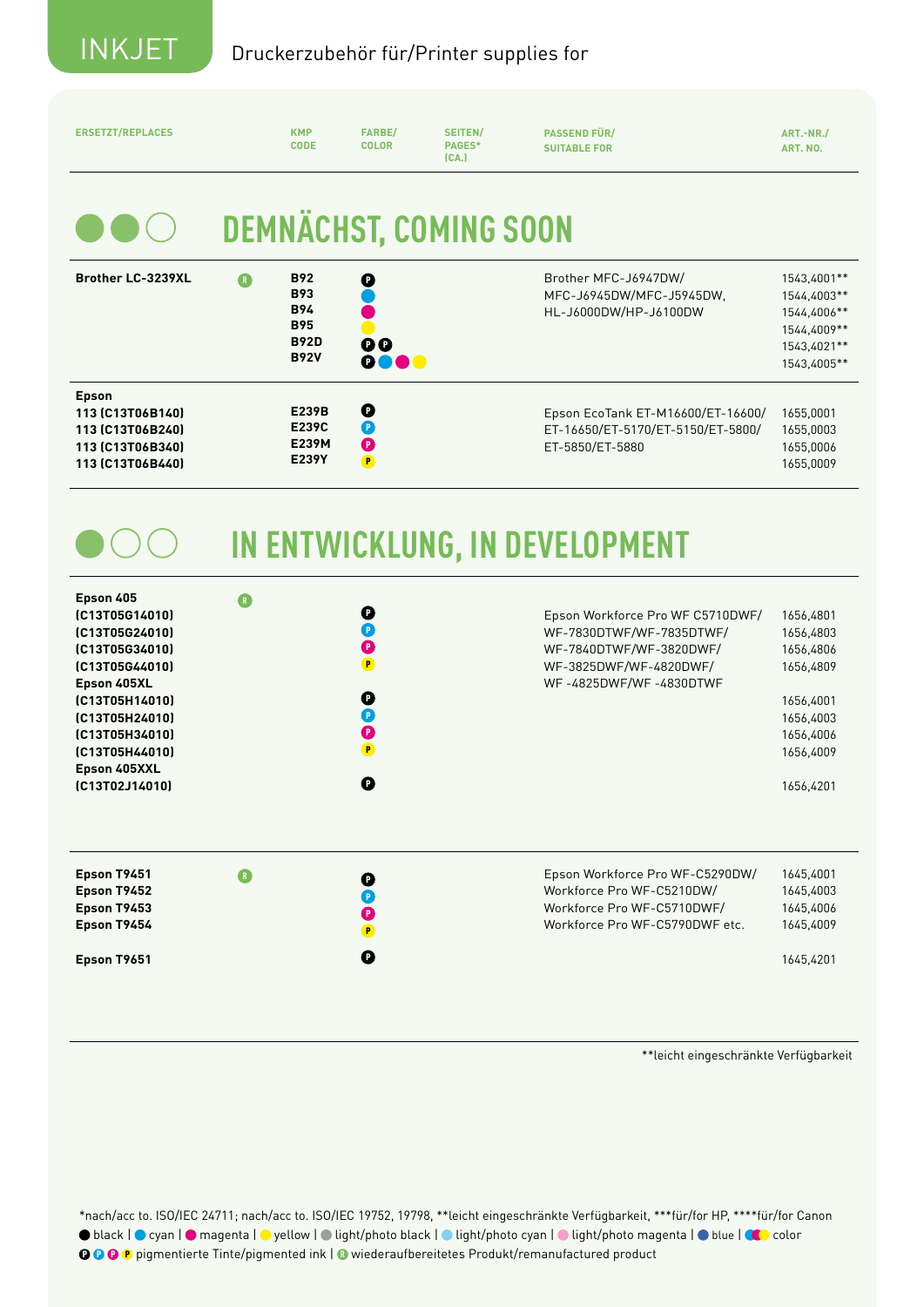| <b>ERSETZT/REPLACES</b>                                                                                                                                                           | <b>KMP</b><br><b>CODE</b>   | <b>FARBE/</b><br><b>COLOR</b> | <b>SEITEN/</b><br>PAGES*<br>(CA.)                                    | <b>PASSEND FÜR/</b><br><b>SUITABLE FOR</b>                                                                                                                                                       | ART.-NR./<br>ART. NO.                                                                                |  |  |
|-----------------------------------------------------------------------------------------------------------------------------------------------------------------------------------|-----------------------------|-------------------------------|----------------------------------------------------------------------|--------------------------------------------------------------------------------------------------------------------------------------------------------------------------------------------------|------------------------------------------------------------------------------------------------------|--|--|
| <b>VERFÜGBAR, AVAILABLE</b>                                                                                                                                                       |                             |                               |                                                                      |                                                                                                                                                                                                  |                                                                                                      |  |  |
| <b>HP 106A (W1106A)</b>                                                                                                                                                           | <b>H-T260AXL</b>            |                               | 2.500                                                                | HP Laser 107a/107r/107w, Laser<br>MFP 135ag/<br>MFP 135wg/MFP 137fwg                                                                                                                             | 2556,5000                                                                                            |  |  |
|                                                                                                                                                                                   |                             |                               |                                                                      | XXL +1.500 Seiten/Pages,<br>= 2,5 fache Seitenleistung                                                                                                                                           |                                                                                                      |  |  |
|                                                                                                                                                                                   | <b>VERFÜGBAR, AVAILABLE</b> |                               |                                                                      | by <b>KMP</b><br>antage                                                                                                                                                                          | without level<br>indicator<br>ohne<br>•Füllstands<br><b>Anzeig</b>                                   |  |  |
| <b>HP 59A (CF259A)</b><br><b>HP 59X (CF259X)</b>                                                                                                                                  | G.                          |                               | 3.100<br>10.000                                                      | HP LaserJet Pro M304a/M404d/<br>M404dn/M404dw/M404n, LaserJet<br>Pro MFP M428dw/MFP M428fdn/<br>MFP M428fdw/MFP M428m/ Laserjet<br>Enterprise M406dn/ M430F MFP/<br>Canon i-SENSYS LBP223dw etc. | 2557,0080<br>2557,3080                                                                               |  |  |
| <b>HP 89A (CF289A)</b><br><b>HP 89X (CF289X)</b>                                                                                                                                  | R                           |                               | 5.000<br>10.000                                                      | LaserJet Enterprise Flow MFP<br>M528z, LaserJet Enterprise M507dn/<br>M507x, LaserJet Enterprise M528f<br>MFP, LaserJet Enterprise MFP<br>M528dn, LaserJet Managed Flow<br>MFP E52645ced etc.    | 2553,0080<br>2553,3080                                                                               |  |  |
| <b>HP 117A (W2070A)</b><br><b>HP 117A (W2071A)</b><br><b>HP 117A (W2072A)</b><br><b>HP 117A (W2073A)</b>                                                                          | $\overline{R}$              |                               | 1.000<br>700<br>700<br>700                                           | HP Color Laser 150a/150nw, Color<br>Laser MFP 178nwg/MFP 179fwg                                                                                                                                  | 2555,0080<br>2555,0083<br>2555,0089<br>2555,0086                                                     |  |  |
| <b>HP 415A (W2030A)</b><br><b>HP 415A (W2031A)</b><br>HP 415A (W2033A)<br><b>HP 415A (W2032A)</b><br>HP 415X (W2030X)<br>HP 415X (W2031X)<br>HP 415X (W2033X)<br>HP 415X (W2032X) | $\mathbf 0$                 |                               | 2.400<br>2.100<br>2.100<br>2.100<br>7.500<br>6.000<br>6.000<br>6.000 | HP Color LaserJet Pro M454dn/<br>M454dw, Color LaserJet Pro<br>MFP M479dw/MFP M479fdn/MFP<br>M479fdw/MFP M479fnw                                                                                 | 2554,0080<br>2554,0083<br>2554,0086<br>2554,0089<br>2554,3080<br>2554,3083<br>2554,3086<br>2554,3089 |  |  |

\*\*leicht eingeschränkte Verfügbarkeit





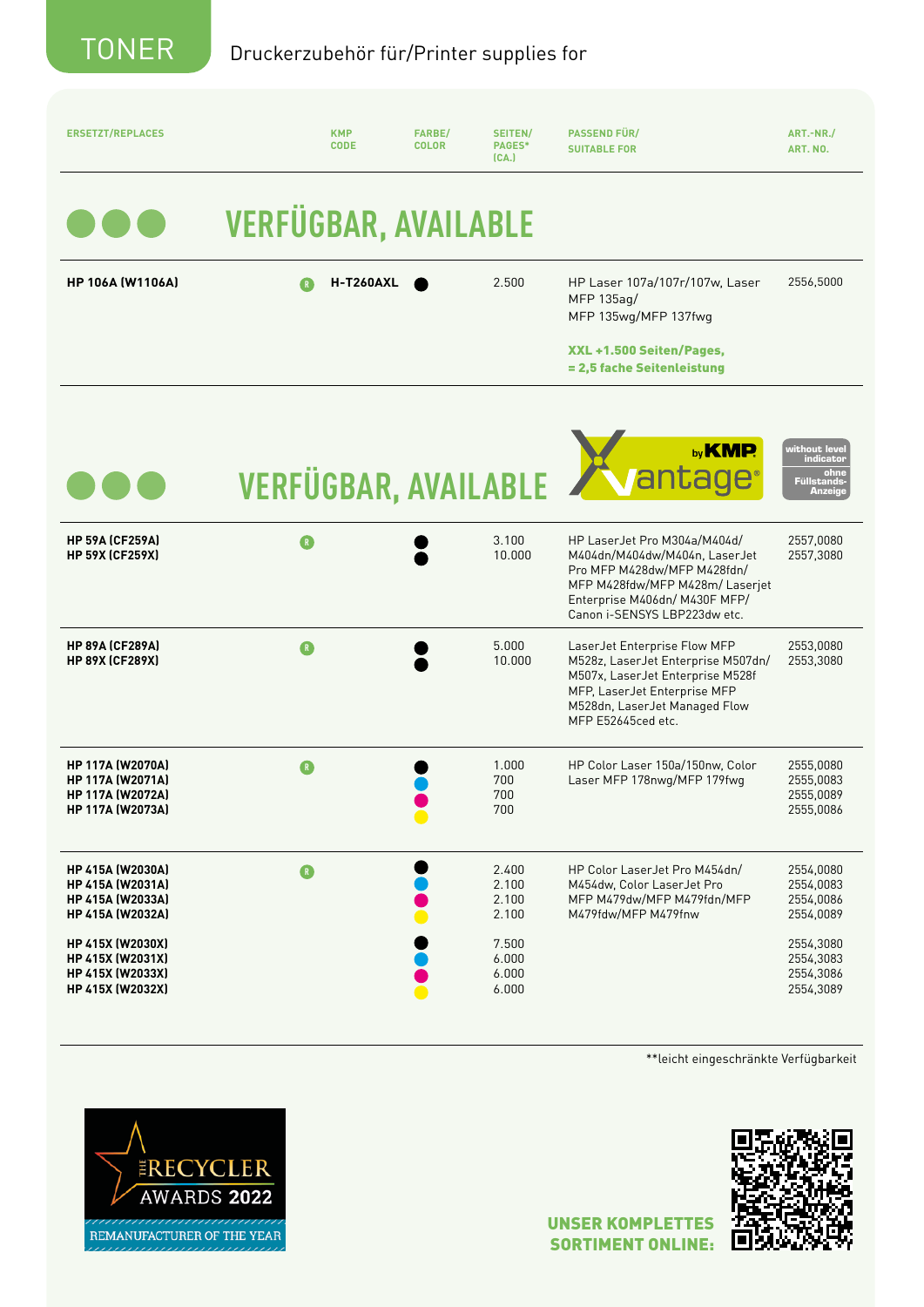

| <b>ERSETZT/REPLACES</b> | FARBE/<br><b>COLOR</b>        | <b>PASSEND FÜR/</b><br><b>SUITABLE FOR</b> | ART.-NR./<br>ART. NO. |  |  |  |  |
|-------------------------|-------------------------------|--------------------------------------------|-----------------------|--|--|--|--|
|                         | <b>DEMNÄCHST, COMING SOON</b> |                                            |                       |  |  |  |  |
| <b>HP 59A (CF259A)</b>  |                               | HP Laserjet Pro M304                       | 2557,3000             |  |  |  |  |
|                         |                               |                                            |                       |  |  |  |  |
| <b>HP 89A (CF289A)</b>  |                               | HP LaserJet Enterpricse M507dn             | 2553,0000             |  |  |  |  |
| HP 331A (W1331A)        |                               | HP Laser 408DN, HP Laser MFP 432FDN        | 2559,0000             |  |  |  |  |

 **IN ENTWICKLUNG, IN DEVELOPMENT** 

| Canon 055H                                                                                               |   | Canon i-Sensys MF746Cx                                          | 3613,3000<br>3613,3003<br>3613,3006<br>3613,3009 |
|----------------------------------------------------------------------------------------------------------|---|-----------------------------------------------------------------|--------------------------------------------------|
| <b>HP 89X (CF289X)</b>                                                                                   |   | HP LaserJet Enterpricse M507dn                                  | 2553,3000                                        |
| <b>HP 117A (W2070A)</b><br><b>HP 117A (W2071A)</b><br><b>HP 117A (W2073A)</b><br><b>HP 117A (W2072A)</b> | R | HP Color Laser 150a/150nw, Color Laser MFP<br>178nwg/MFP 179fwg | 2555,0000<br>2555,0003<br>2555,0006<br>2555,0009 |

\*nach/acc to. ISO/IEC 24711; nach/acc to. ISO/IEC 19752, 19798, \*\*leicht eingeschränkte Verfügbarkeit, \*\*\*für/for HP, \*\*\*\*für/for Canon ● black | ● cyan | ● magenta | ● yellow | ● light/photo black | ● light/photo cyan | ● light/photo magenta | ● blue | CO color **Q Q Q P** pigmentierte Tinte/pigmented ink | **Q** wiederaufbereitetes Produkt/remanufactured product